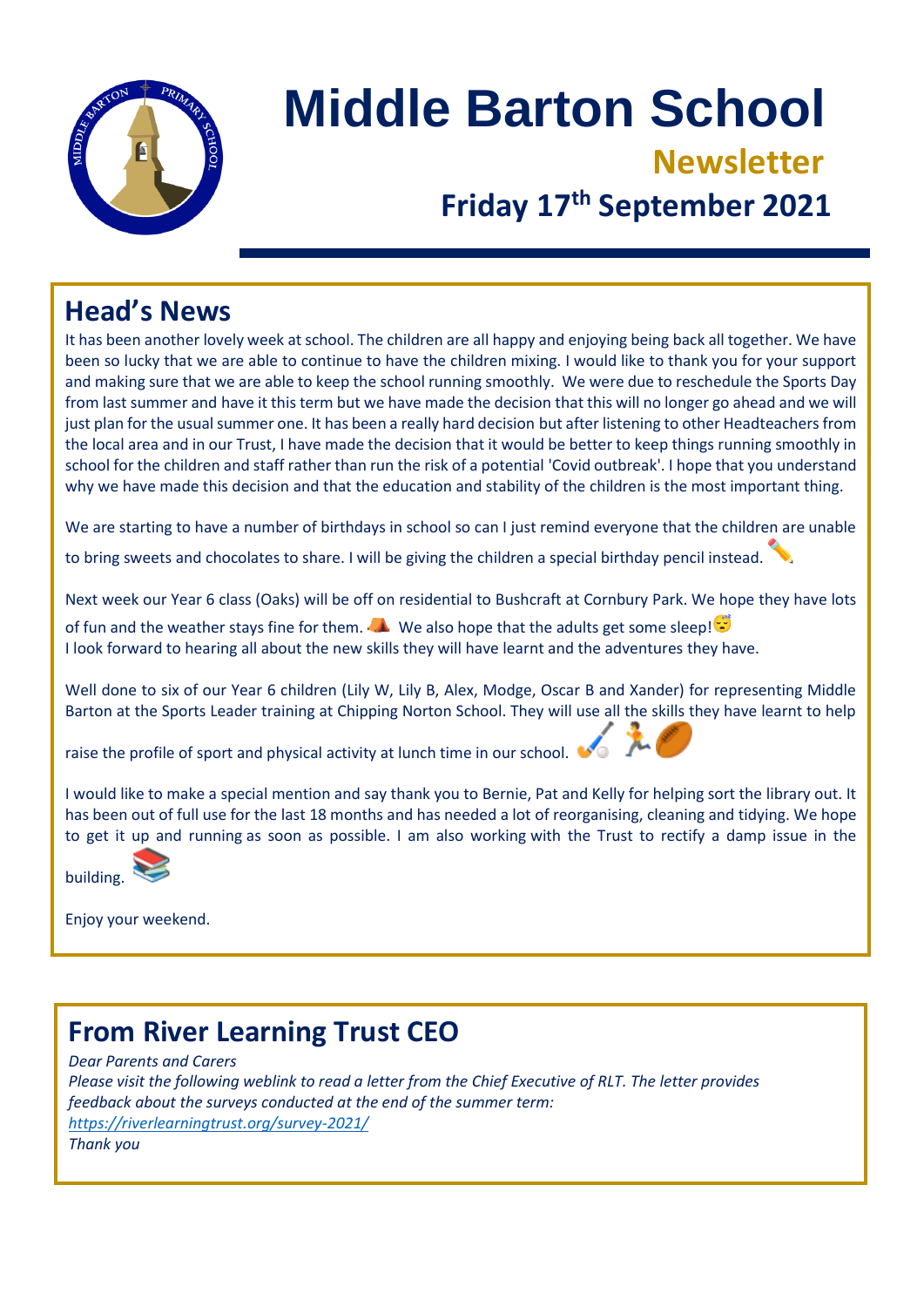# **Morning Run**

Another highly successful week for the Morning Run!

Mrs Henderson had calculated how far you have run collectively in the first part of term (Thursday  $2^{nd}$  – Friday 10<sup>th</sup> September) and the distance is 115 miles! Fantastic!

I'd like to reiterate that the Morning Run is not a race. Some pupils who have a lot of experience of the Morning Run from before Covid like to race each other or challenge themselves to complete their half marathon as quickly as possible. But remember - anybody can join in, take their time to build up their laps and enjoy a little exercise before school … if you do a little often, your total will build up steadily.

NB – Wednesday 22<sup>nd</sup> September is National Fitness Day. Let's have an especial effort to do a lap (or more) on this day and see if we can get a record number of people participating in the Morning Run.

#### Special mentions:

Continued dedication to Morning Run (KS2): Jamie, Nate BG, Lily R, Harry C, Enya, Alfie V, Juno, Freddie R, Harvey, Gracie, Oscar R, Evie, Roxy, Arden, Lea, Charlotte, Harrie P

Continued dedication to Morning Run (KS1): Alex W, Elise, Noah, Isabelle B, Angus, Xander P, Sienna, Henry, Layla, Freddie C, Jessica

Great new efforts from: Isla-Grace, Faith, Hope, Modge, Annabelle, Toby B, Nell, Abbie, Poppy, Niamh, Lyla, James, Harley H, Firth family, Bye family

Helpful to other / younger pupils: Oscar H

Stars of the Week: Albie, Nate F, Mollie, Tahlia, Sachini and Modge

Class with most participants: Sycamore

Class with most laps: Willow

Class with most new regular participants: Oak

| <b>Dojo points</b>  |                    |                        |
|---------------------|--------------------|------------------------|
| <b>Acorn - Nell</b> | Sycamore – Georgie | <b>Maple - Freddie</b> |
| <b>Beech – Evie</b> | Willow – Phoebe    | Oak - Jo               |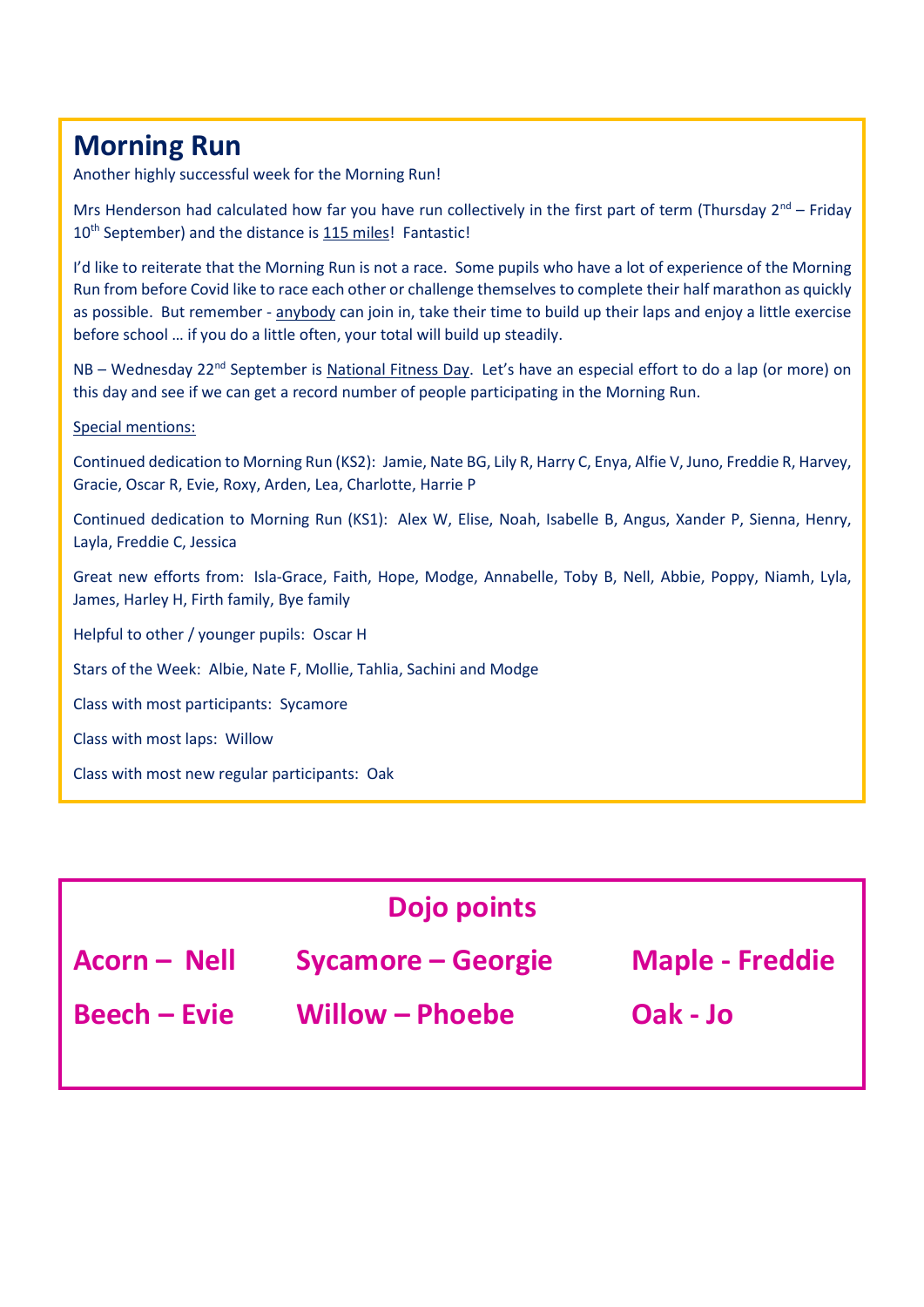# **A report from the Year 6 sports leaders**

On Wednesday 15th six children from Oaks class (Oscar B, Alex, Lily W, Xander, Modge and Lily B) went to Chipping Norton School to learn to be sports leaders. We learned skills for working with big groups of children, we also learned new games and had a go at teaching other groups. Mrs Fisher, from Chipping Norton School, taught us that children need to do at least 60 minutes of exercise a day to stay fit and healthy and how to keep the children safe while having fun.

The purpose of sports leaders is so KS1 and lower KS2 children all have something fun to do at playtime. This will encourage them to be more active and social.

Every day at break and lunch two year 6 sport leaders will be setting up a mixture of games for all KS1 and lower KS2 children. If the children want to join us then they need to meet us on the playground with a water bottle or coat depending on the weather.











### **Values Leaves**

### **For the last two weeks**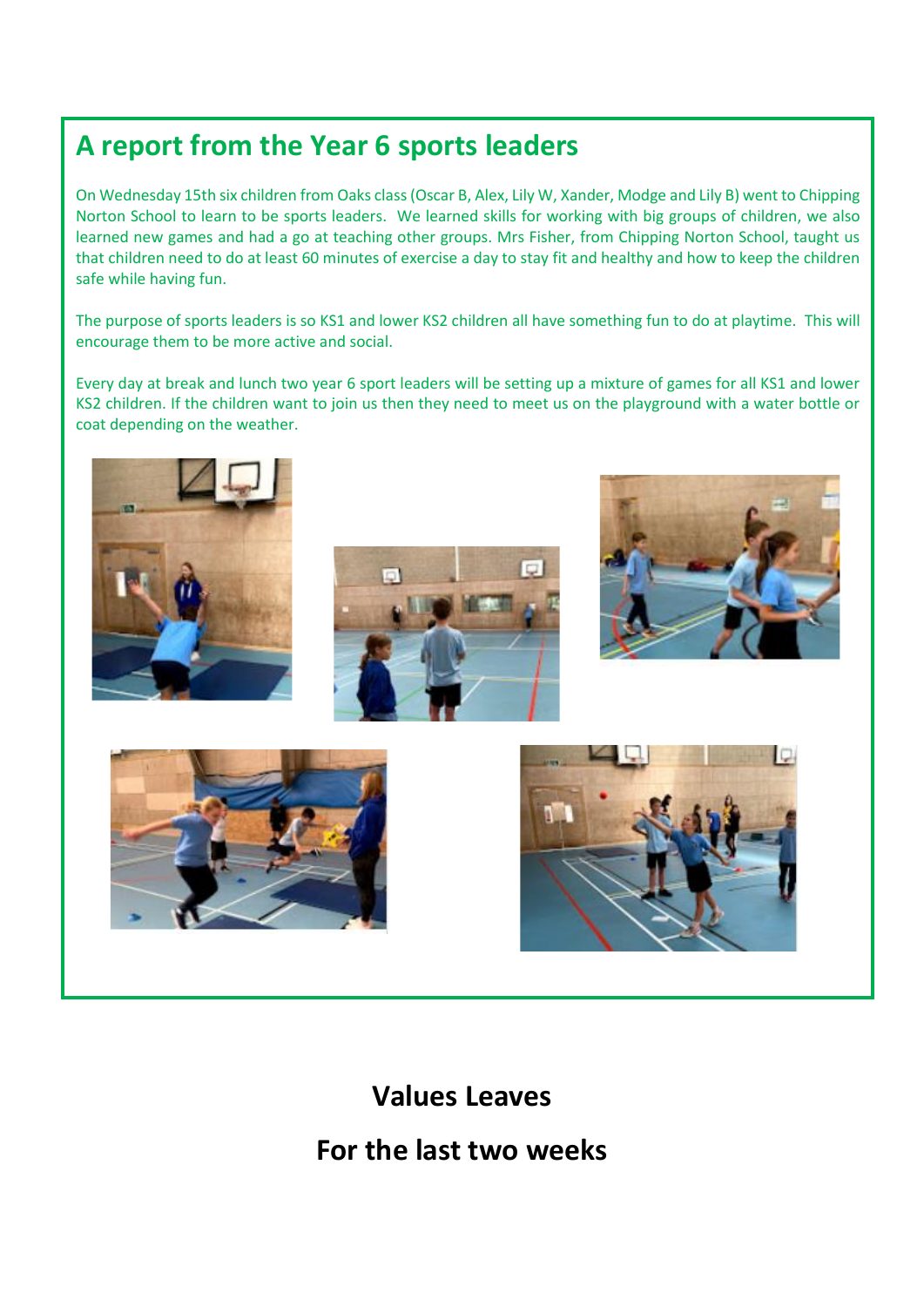# **10.09.21.**

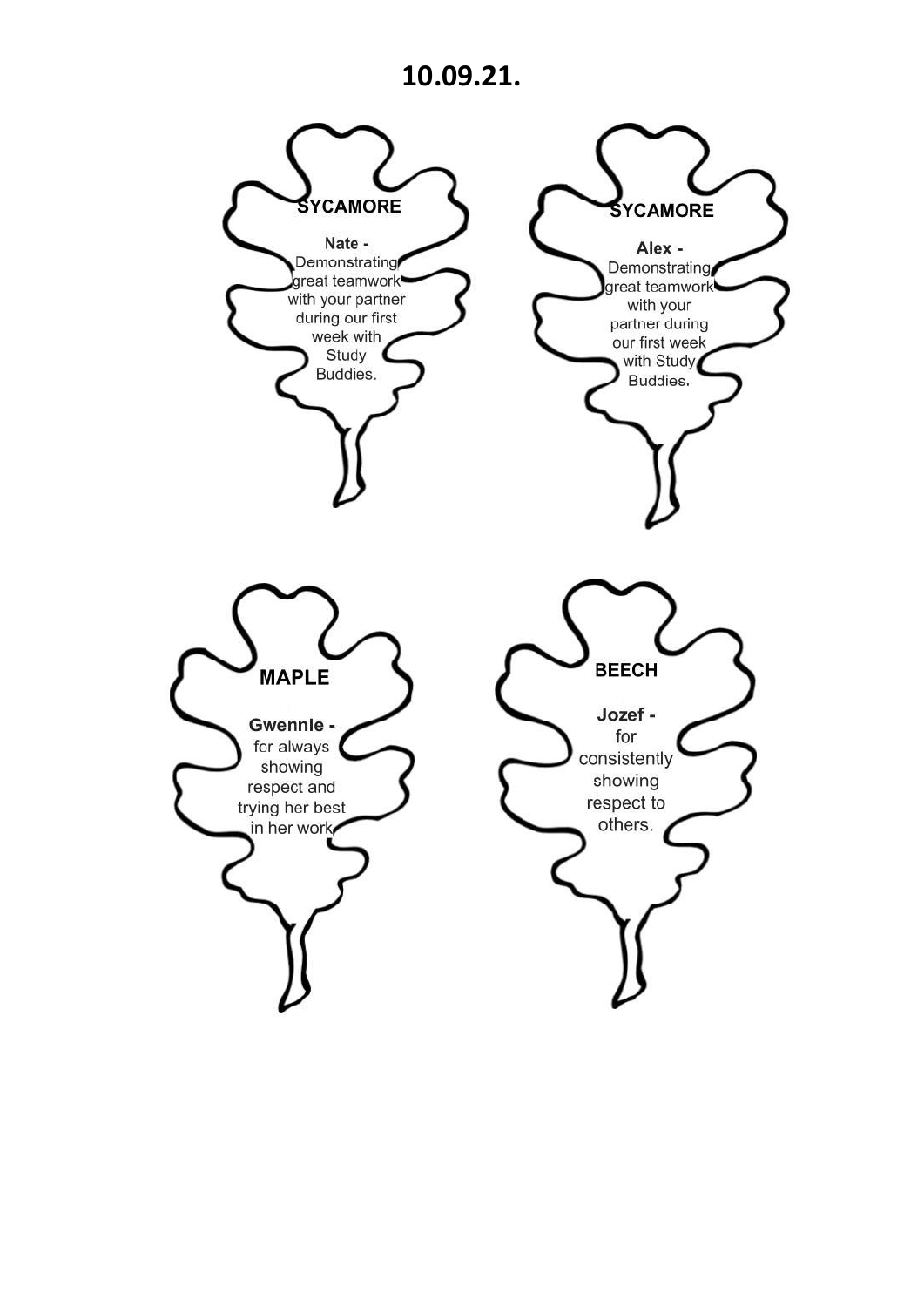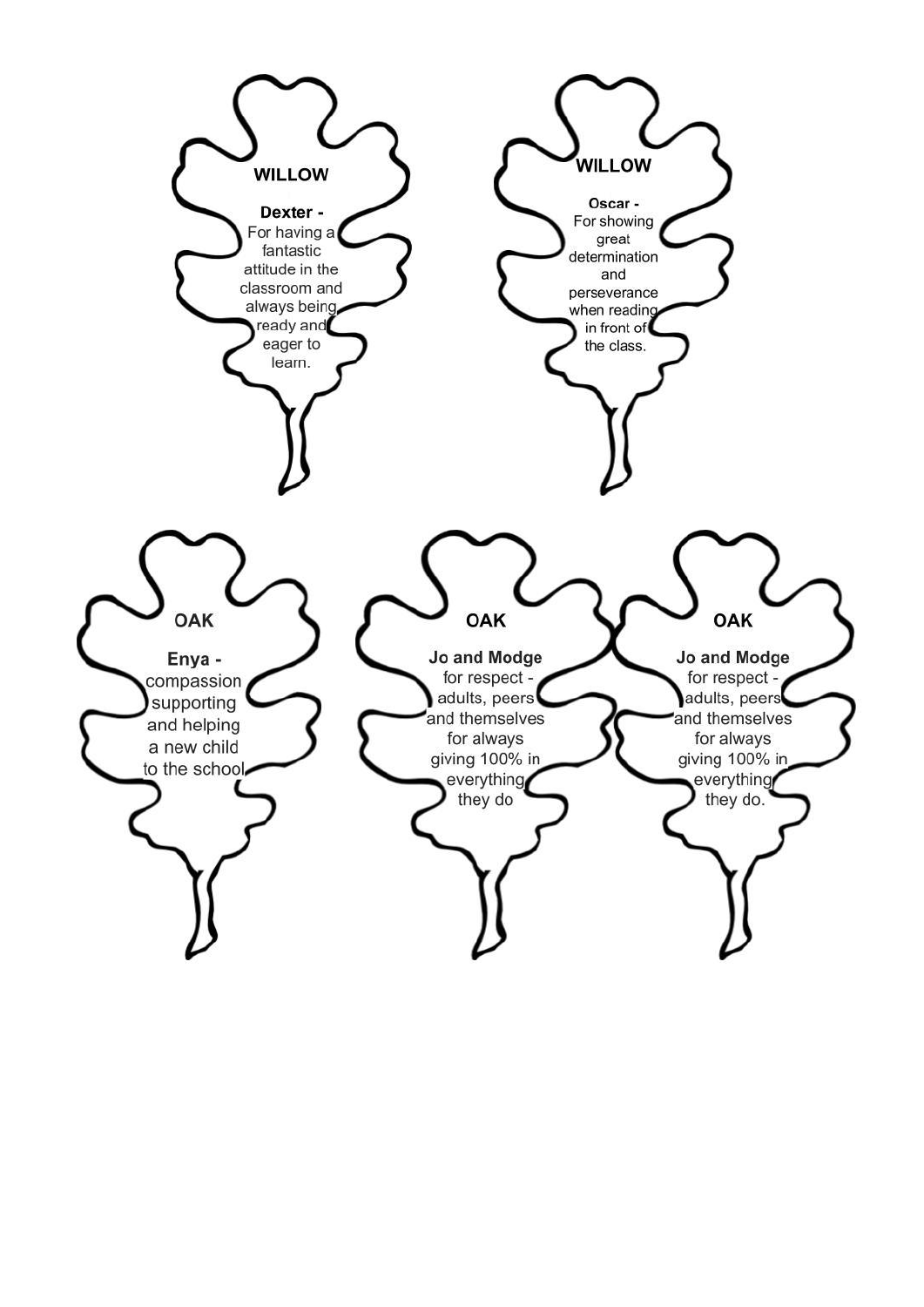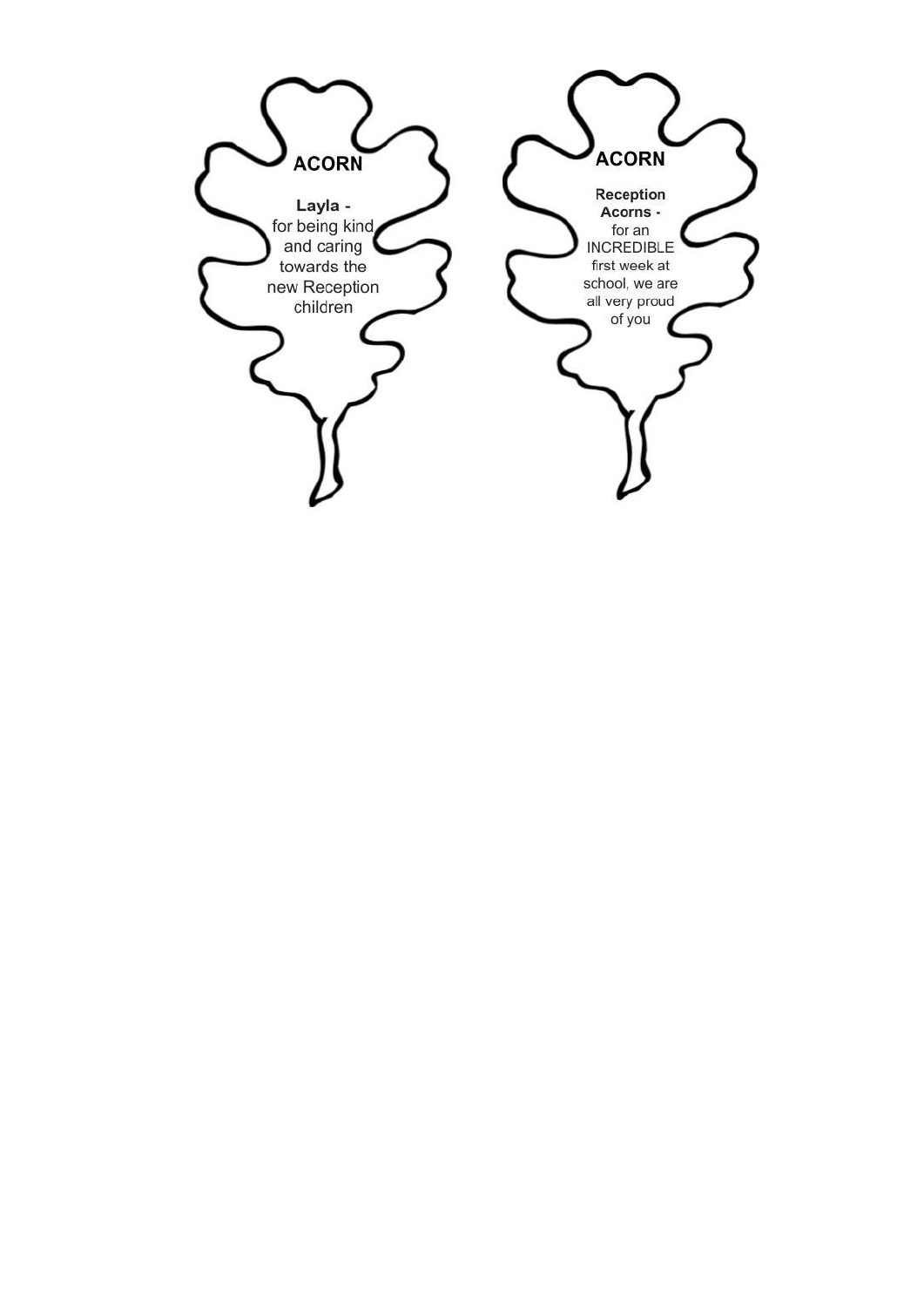# **17.09.21.**

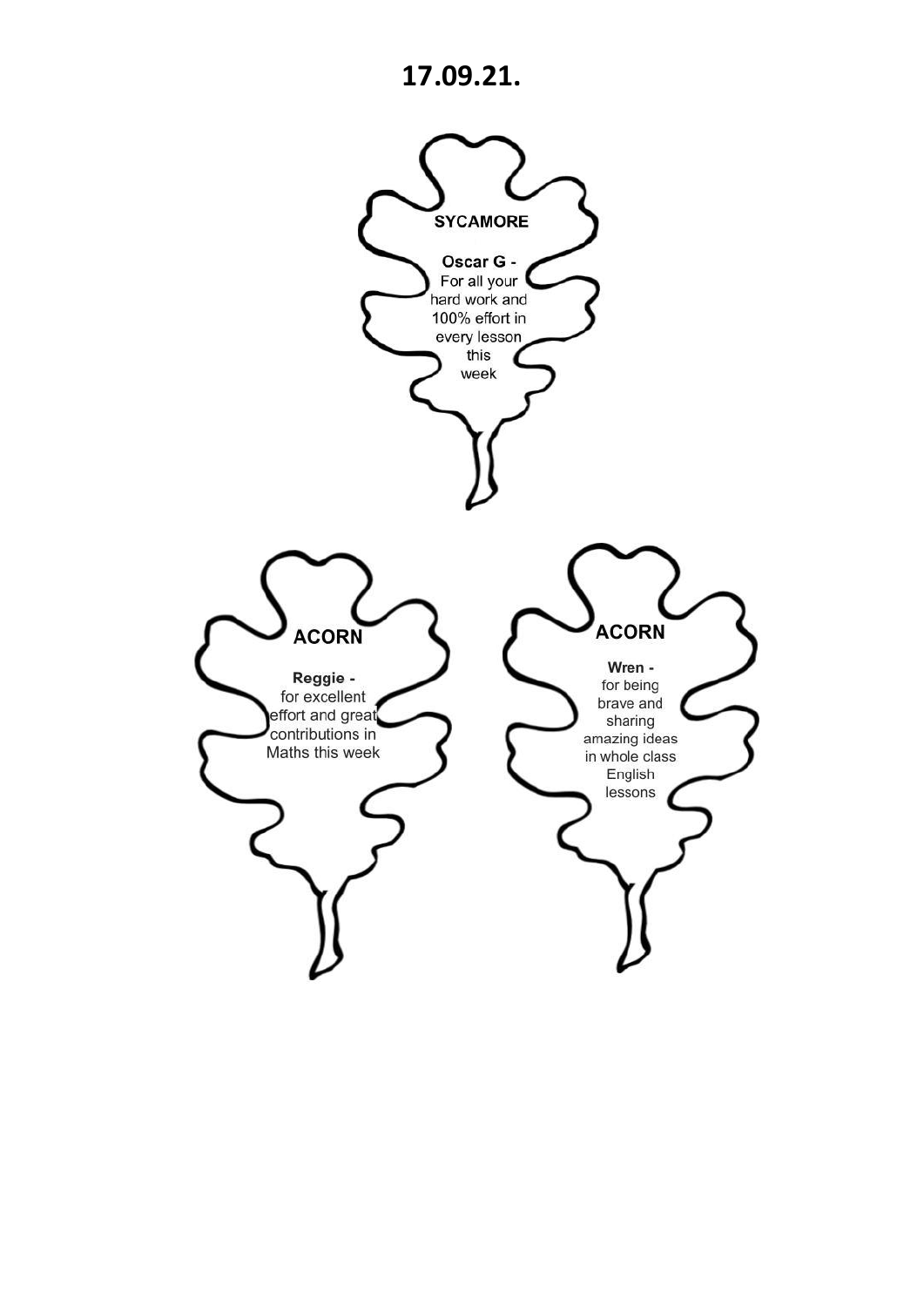